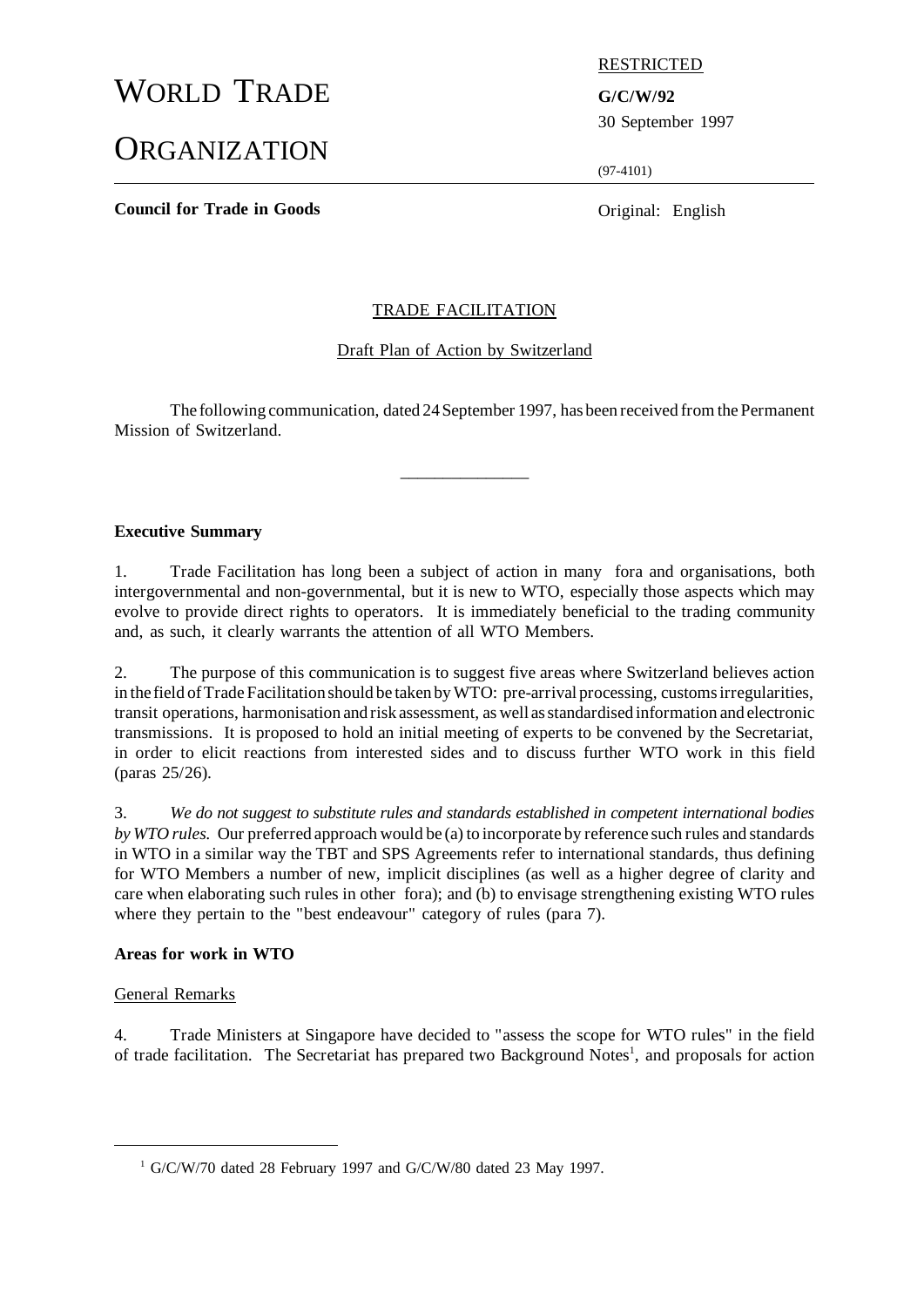in WTO have been made by the European Communities<sup>2</sup> and in the debate in the Council for Trade in Goods.<sup>3</sup>

5. In our opinion Trade Facilitation supports development. It contributes, especially in developing and transition countries, to reducing administrative costs, red tape, time and necessary civil service expertise in handling trade. On the export side, trade facilitation increases transparency and pre-visibility especially in remote markets. A number of trade facilitation instruments(e.g. ASYCUDA / UNCTAD) are already at their disposal, and more efforts in terms of technical co-operation will be warranted to enable them to fully benefit from such facilities.

6. There is no commonly accepted definition of trade facilitation. The EC have defined it broadly as being the "simplification of trade procedures for international traders and agencies in order to facilitate the trade transaction process".<sup>4</sup> We concur with such a definition and therefore strongly believe that "trade facilitation" requires a series of governmental and non-governmental actions in a number of areas of international trade regulations and procedures - regardless of whether they are applied at the border or not.

7. The legal status, in terms of international law and enforceability, of the instruments adopted by inter-governmental and non-governmental organisations, both at global and regional levels, is not always clear. However, the following classification might be attempted for practical purposes:

| (i)  | "Law":            | Binding instruments of international law, subject to<br>ratification and reserves, such as the Kyoto<br>Convention (without its Annexes), the Harmonised<br>System and some of the WTO obligations outlined in<br>the Secretariat's paper. |
|------|-------------------|--------------------------------------------------------------------------------------------------------------------------------------------------------------------------------------------------------------------------------------------|
| (ii) | "Best endeavour": | Standards and recommendations constituting strongly<br>recommended practices, not subject to ratifications or<br>reserves:                                                                                                                 |
|      |                   | of intergovernmental bodies (e.g. UN/ECE,<br>Kyoto Annexes);<br>of non-governmental organisations (e.g. ISO)<br>standards).                                                                                                                |

 $2$  G/C/W/85 dated 20 August 1997.

3 It should also be noted that, as recently as at their **Eighth Summit in Denver** (USA), **G7 Members** have urged customs experts to complete their work on the standardisation and simplification of customs procedures as initiated at last year's Summit in Lyon as well as to identify opportunities to facilitate global electronic commerce. Also, **APEC**, the **Summit of the Americas** and the so-called **Transatlantic Business Dialogue** (TABD), a business-driven initiative which aims at facilitating closer economic relations between the EU and the USA, to name but a few others, have taken further initiatives in this field whose importance in a globalising economy is thus no longer to be established.

4 *cf*. G/C/W/85 dated 20 August 1997, *para* 1.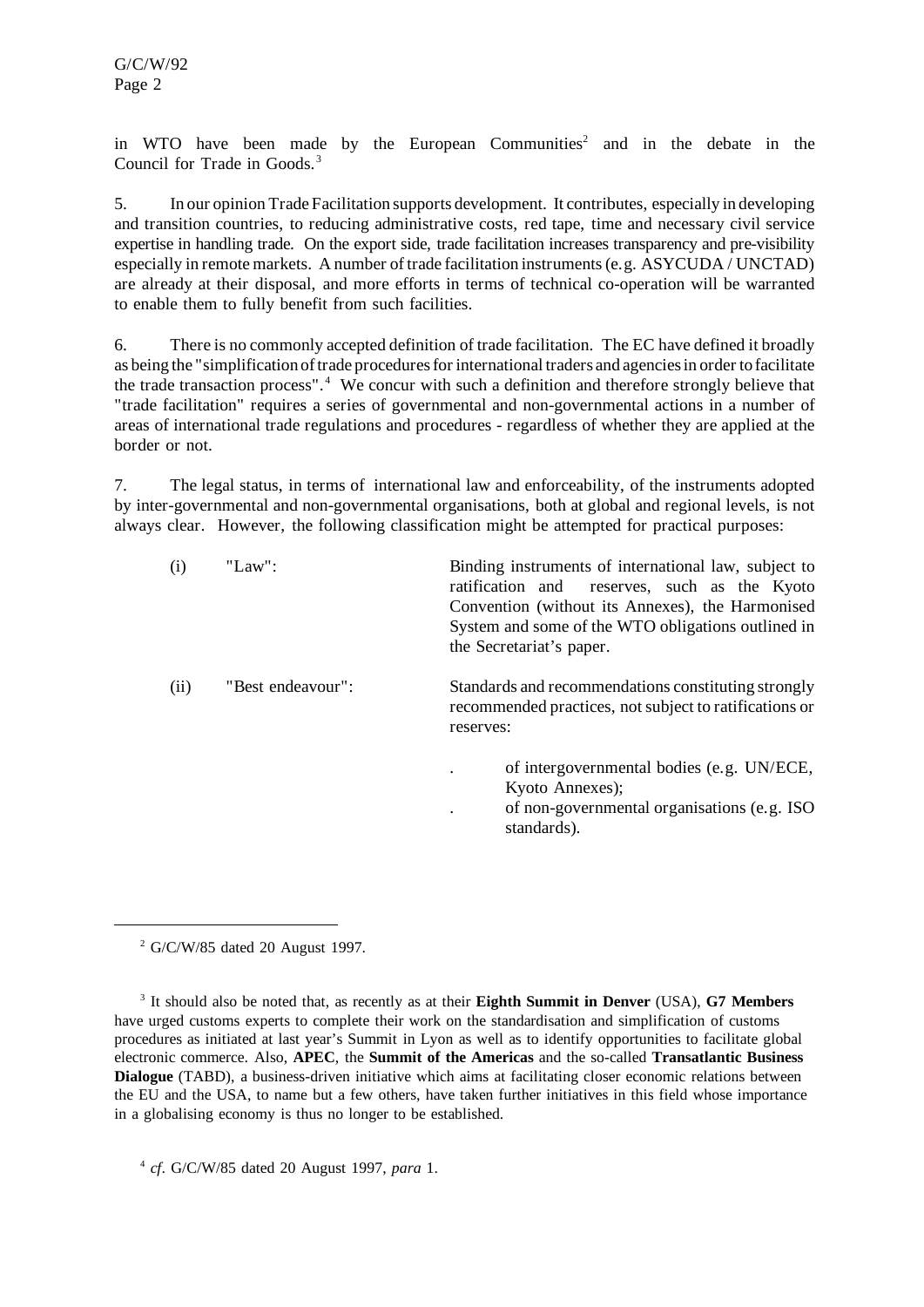(iii) "Technical Documentation", i.e. clearly documented and procedural options identified in various bodies, both intergovernmental and non-governmental ones.

8. Some of the WTO provisions quoted by the Secretariat  $5$  could also be classified in the second category (although, of course, they have been ratified by WTO Members). For instance, under the Agreement on Import Licensing Procedures, WTO Members commit themselves to simplify and bring transparency to their import licensing procedures and to administering them in a neutral and non-discriminatory manner. There are indicative time limits, publication and notification obligations as well as provisions allowing for judicial procedures in national courts as well as through the WTO dispute settlement mechanism. But, especially when it comes to rules meant to create a favourable business environment, those provisions often have nothing more than a programmatic character. Moreover, they have been established primarily in the rule-and-control interest of governments whereas the scope of the present exercise is to actually facilitate trade.

9. The proposals for work in WTO, as outlined below, are not presented in a particular order of priority; the list is non-exclusive and could easily be enlarged. For instance, non-customs subjects are certainly equally open for scrutiny under "trade facilitation". Incidentally, several procedures at the national level, both governmental and non-governmental ones, are seen as having a certain influence on international trade and should therefore be taken into account when trade facilitation is being addressed in a comprehensive manner. Also, international co-operation procedures in matters such as fraud prevention, drugs, corruption, public health and proliferation of strategic goods often contain potential for facilitating trade without impairing the objectives of such co-operation.

10. For the time being, however, our proposals are limited to subjects (a) which have been dealt with in one or more fora other than WTO (b) which could be relevant to WTO, and (c) where governmental adherence to rules both at the national and intergovernmental levels (including WTO) could be improved so as to allow for the speedy and easy carrying out of trading activities.

11. The principal international and regional organisations, intergovernmental and non-governmental, dealing with trade facilitation outside WTO have been described in the Secretariat's note. They will not be re-quoted here *in extenso*. However, in view of increased co-operation it will be important for the WTO Secretariat to participate as an observer in important meetings of those organisations and to keep WTO Members appraised of developments.

#### A. Pre-Arrival Processing

12. Pre-Arrival Processing is best described as the possibility for merchandise to cross a border without having to stop. Electronic customs processing or "one stop" facilities (i.e. for both countries at the same time and place) are but two examples worth mentioning here. Commercial practice, today, is following a clear trend in this respect, for instance through the concept of "authorised traders", i.e. companies allowed to certify origins, clear customs, etc. for both imports and exports - in other words, a "no stop"-procedure.

13. InWTO, *ArticleVIII of GATT 1994* relating to Fees and Formalities connected with Importation and Exportation does not, of course, prescribe one-stop or no-stop procedures, but one could argue that, where such technology is commonly available, WTO Members are under an obligation to introduce them since, in the absence of such a measure, their border fees and formalities will "represent an indirect protection to domestic products" prohibited by Article VIII. One could follow a similarline of argument

<sup>5</sup> G/C/W/80 dated 23 May 1997.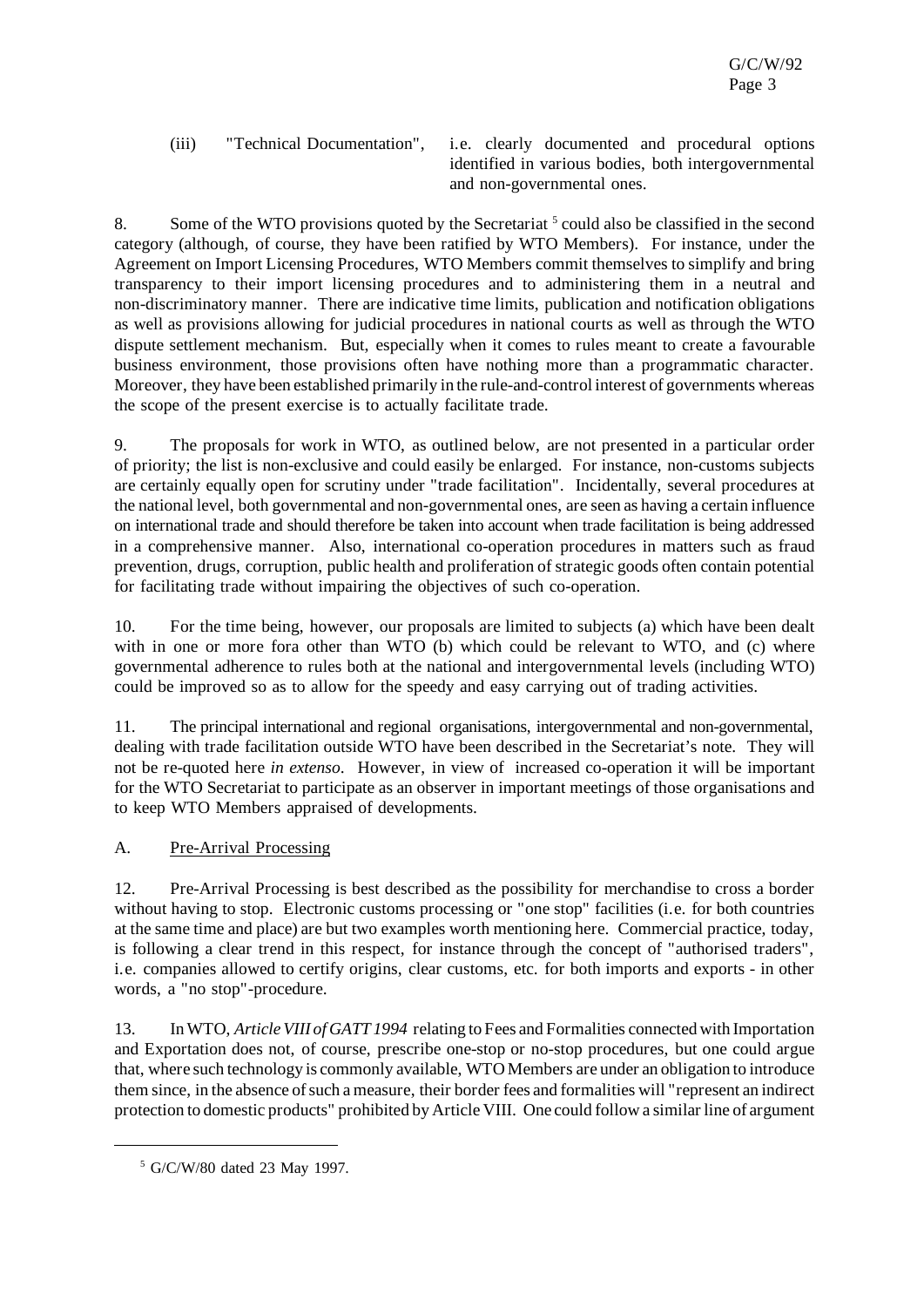with regard to the obligations enshrined in the *Agreement on Import Licensing Procedures*, in the sense that such licenses must not in themselves restrict or distort trade.

14. The following questions arise: How far has progress in this field been achieved? Are the mentioned WTO rules sufficient, and do they have an overall positive impact on trade facilitation?

#### B. Customs Irregularities

15. A number of initiatives and rules have been set up to combat corruption and malpractice by customs authorities, not only in the (fiscal) interest of governments but also in order to allow trade to be carried out unimpeded by such problems. For instance, the *Arusha Declaration* of the WCO assigns top priority to the combat of corruption inside customs administrations.

16. In WTO, among the various agreements coming to mind in this respect are *Article VII* - Valuation for Customs Purposes, the *Agreement on Pre-Shipment Inspection***,** the *Agreement on Import LicensingProcedures* and the plurilateral*Agreement on GovernmentProcurement*.In addition,*Article X* prescribes the Publication and Administration of Trade Regulations and thus contributes to prevent arbitrary and harassment measures. The Secretariat's note contains many more provisions such as *Articles V, VIII* and *IX GATT 1994***,** the Agreements on *Rules of Origin***,** on *Preshipment Inspection***,** on *TBT* and *SPS*, as well as *GATS* and *TRIPS*.

17. The following question arises: would further strengthening of such provisions help, in connection with the prescriptions and standards established outside WTO, not only to facilitate trade but also to further reduce customs irregularities world-wide?

### C. Transit Operations

18. Transit operations are often prone to irregularities and fraud. They are thus subject to special border formalities. While antifraud measures are certainly legitimate and necessary, it may be worthwhile to discuss whether such formalities may be facilitated by improvements in pre-arrival processing - without impairing national efforts and international antifraud co-operation. A.T.A. Carnets established by national chambers of commerce facilitate such operations. UN-ECE (TIR) has extensively dealt with this subject. Progress has also been achieved in other areas (e.g. the Transit Convention EU - EFTA - 4Visegrad countries, NAFTA).

19. In WTO, *Article V* on Freedom of Transit not only consecrates the freedom of transit for traffic from every WTO Member across the territory of every other Member. It also states that "except in cases of failure to comply with applicable customs laws and regulations, such traffic coming from or going to the territory of other Members shall not be subject to any unnecessary delays or restrictions".

20. The following question arises: could recommendationssuch asthe ones established by UN-ECE be made mandatory for WTO Members (except where special circumstances justify deviations)?

#### D. Harmonisation and Risk Assessment

21. Perhaps the ultimate challenge in trade facilitation (and probably even more important than customs simplification) is the question of harmonisation of customs procedures aimed at, in particular but not exclusively, by the WCO International Convention on the Simplification and Harmonisation of Customs Procedures (*Kyoto Convention*), including through its presently ongoing Revision, due to be completed in 1999. A particular feature of the Draft Revised Kyoto Convention is its risk assessment and management procedure which establishes guidelines for customs operations in order to speed up procedures and clearance while optimising, whenever possible, both fraud prevention and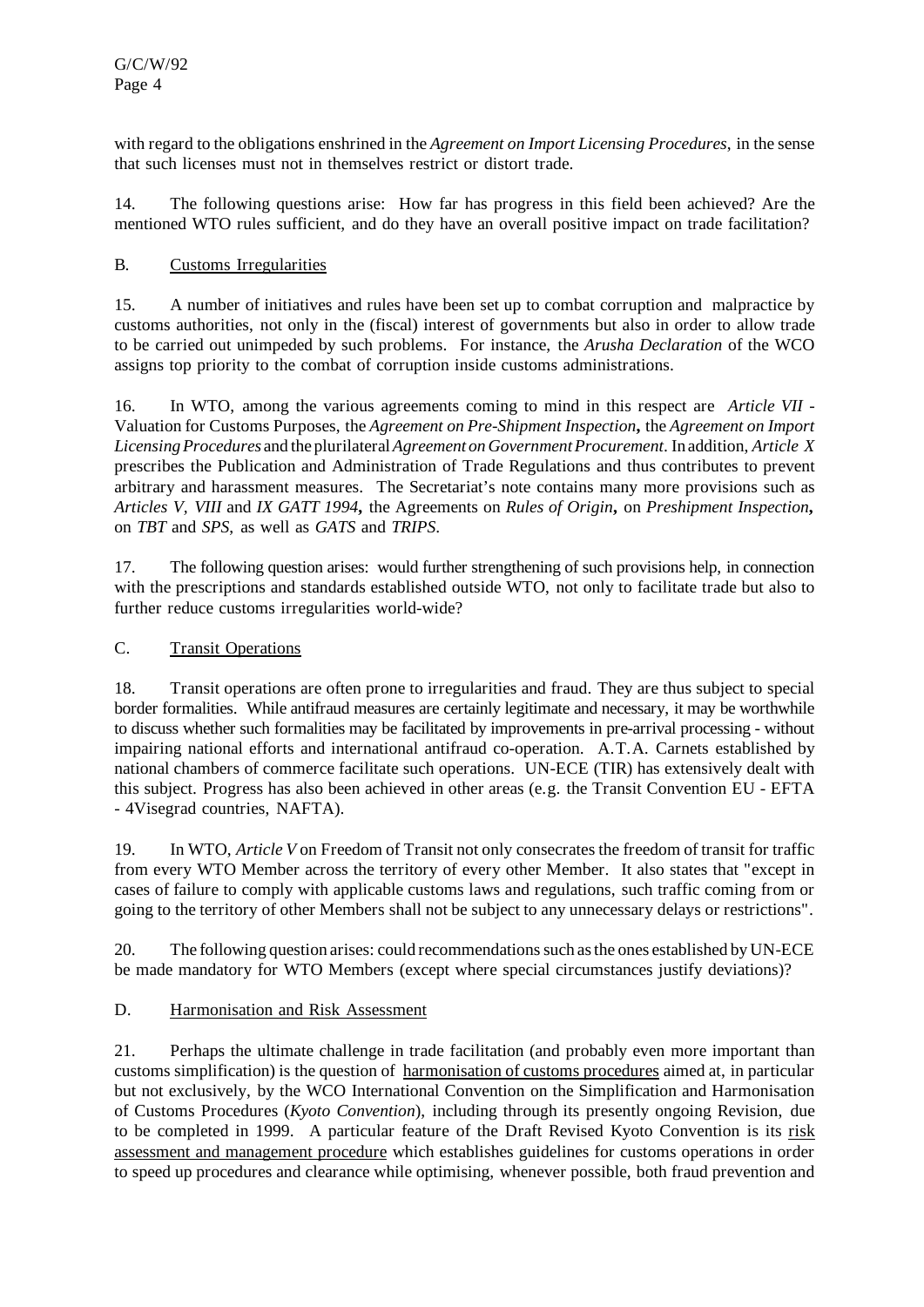government revenue objectives. It is too early to predict the outcome of this ambitious and complex revision; but it is interesting to note that the intention is to create a "Code of Best Customs Practice" whose rules would evolve over time and whose implementation would be subject to supervision by the management committee of this new convention, including through mandatory application of all the Kyoto Convention Annexes to all its 142 Members.

22. InWTO, no similar provisions exist directly in the field of customs procedures, and there should be no attempt to duplicate the work undertaken in WCO and elsewhere. But a lot of efforts have been invested in a similar way, i.e. technical prescriptions and norms. Both the *TBT and the SPS Agreements* (as well as, to a lesser extent, the *Agreement on Rules of Origin*) contain a number of provisions on harmonisation and mutual recognition. They also address the problem of risk assessment and management: while acknowledging the legitimacy of differing national standards, these agreements try to prevent abuse of such differences.

23. The question arises whether, based on these rules and experience, either of the following approaches could further the objective of customs harmonisation:

- Adopting the Kyoto Convention and its annexes as well as other standards and recommendations as mandatory for WTO purposes similarly to the function of, say, the *Codex alimentarius* in the SPS Agreement.
- Examination of the risk assessment provisions established by the TBT and SPS Agreements and their potential utilisation in the field of risk assessment and management in customs procedures.

E. Standardised Information and Electronic Transmissions

24. Trade facilitation tools developed by UNCTAD, UN-ECE, ISO and others have considerably improved trading operations world-wide. The subject of standardised information and electronic transmission - in a process of constant evolution - definitely deserves to be included in the work on linking WTO with existing standards, along the lines of the EC's proposals (G/C/W/85, para 7).

#### **Concluding Remarks**

#### Meeting of Experts

25. As outlined above (para 3) it is proposed to hold an informal, "brainstorm"-type meeting of experts, organised by the WTO Secretariat, where representatives from intergovernmental organisations such as WCO, UNCTAD, UN-ECE and IBRD and from non-governmental organisations such as ICC, FIATA, IATA and IECC would meet with representatives from WTO Members (i.e. trade as well as customs experts from capitals). Trade Facilitation is a technically highly complex subject. It involves most directly business operators in a great number of fields. Therefore it will be necessary to involve technical experts of international organisations, both governmental and non-governmental. Also, the question of how to ensure adequate communication between the Kyoto Revision process and WTO work should be addressed at that meeting.

26. The purpose of the meeting would be to make an assessment of the situation and collect suggestions for possible WTO action on Trade Facilitation, on the basis in particular of the Secretariat's analysis and the EC's and our proposals. Further background contributions by delegations would be welcome. The result of the meeting would be submitted to the Council for Trade in Goods.